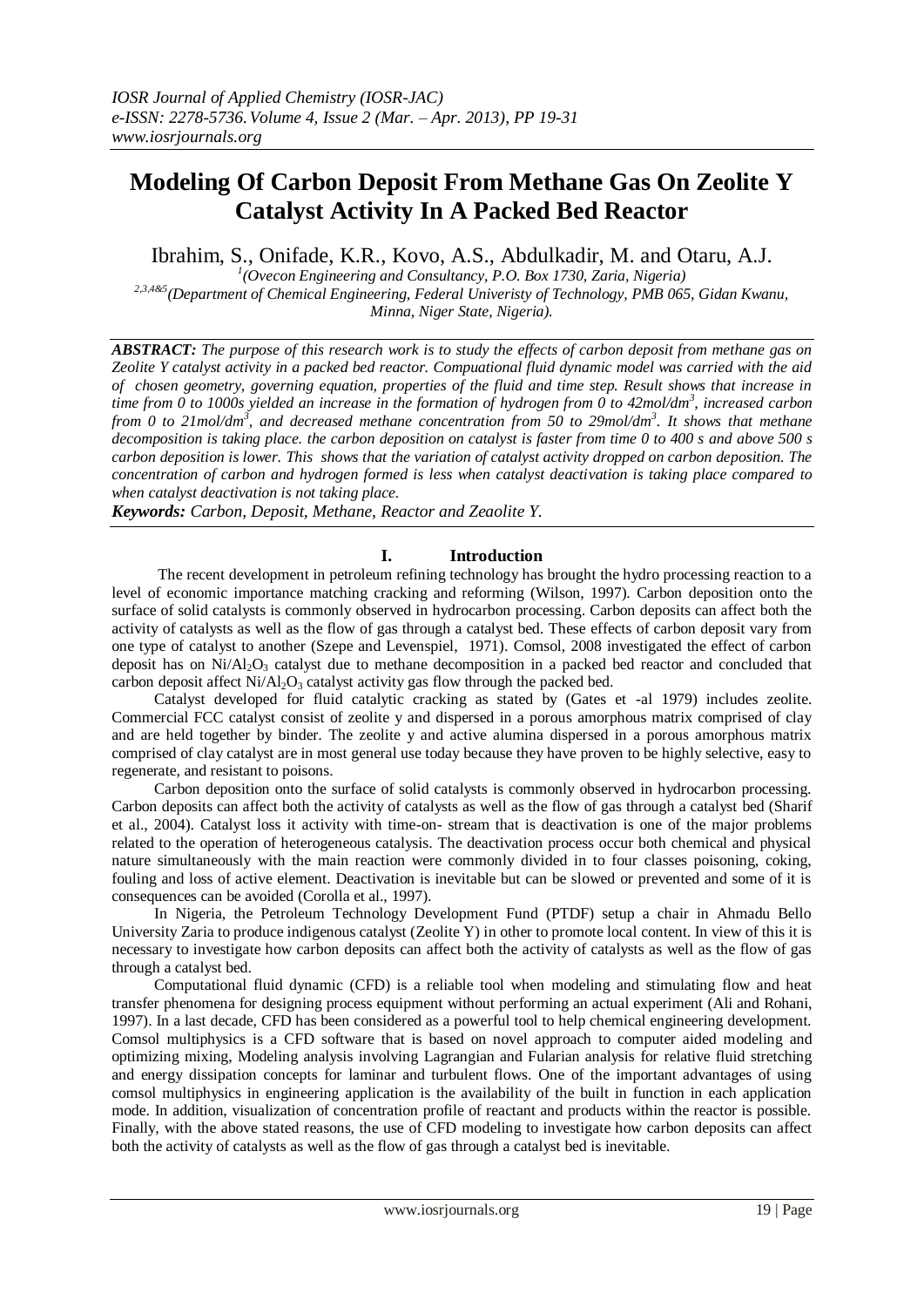A CFD model will be developed to investigate the effect of carbon deposition on FCC catalyst in the FCC reactor. In the first model, the influence of carbon deposition on catalyst activity will be considered. In the second model, the effect that the carbon deposits have in fluid flow will also be investigated.

# **II. Research Methodology**

This research, model and simulates carbon deposition on zeolite Y catalyst by catalytic decomposition of methane to hydrogen in a FCC reactor using Computational Fluid Dynamics (CFD). Two models were developed in this study. In the first model, the influence of carbon deposition on catalyst activity was considered. In the second model, the effect that the carbon deposits have on the fluid flow was investigated. The second simulation takes place in comsol multiphysics, taking both time and space dependencies into account.

### **The Fluid Catalytic Packed Bed Reactor**

 The model consists of the FCC reactor packed with zeolite Y catalyst where methane gas is charged into it and it decomposed to carbon and hydrogen by catalytic cracking as shown in the Figure 1. The coloured region is the zeolite packed region of the reactor while the plain region is the region gas entry and exit from the reactor. A flow reactor is set up in 2D. Methane enters from the left and reacts in the porous catalytic bed in the mid-section of the geometry. The model is geometry modeling which is applicable to CFD and is represented as Figure 1



Figure 1: FCC Model showing the entering and exiting gas and the zeolite packed region of the reactor.

#### **Problem Statement**

Fifty mol/ $m<sup>3</sup>$  of methane gas is charged into an FCC reactor where it is flowing through a packed bed of zeolite Y catalyst at temperature of 727°C. The methane is cracked on the zeolite catalyst producing carbon deposit on the catalyst surface and hydrogen gas. The hydrogen gas exit the contacting bed at temperature of 727ºC. Determine the following:

- The effect of carbon deposition on catalyst activity.
- The effect that the carbon deposit have on fluid flow taking both space and time dependencies into account.

#### **Geometry**

The work models of carbon deposit on the surface of zeolite Y catalytic due to decomposition of methane to carbon and hydrogen gas in packed bed reactor. The packed bed fluid catalytic reactor is represented by a 2D geometry as seen in Figure 2.



Figure 2: The Packed Bed Fluid Catalytic Reactor Model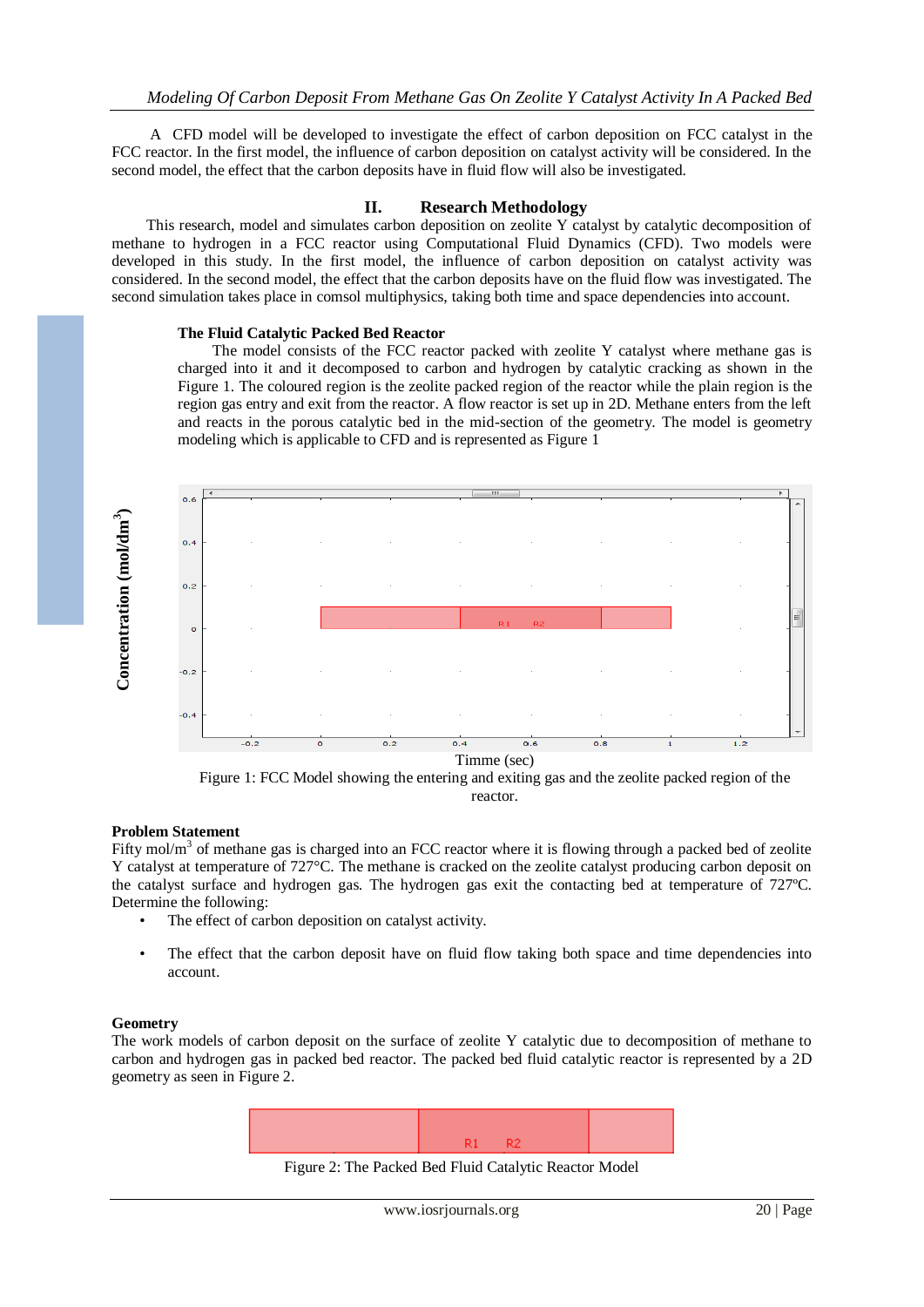# **Axis and Grid Settings**

| <b>Size</b> |      | <b>Position</b>        |  |
|-------------|------|------------------------|--|
| Width       |      | $ -$<br>$\overline{ }$ |  |
| Height      | v. i | . .                    |  |

## **Table 1 Coordinate for drawing the geometry of the FCC packed bed reactor in 2D**

**Table 2 Coordinate for drawing the geometry of the packed bed region of the FCC packed bed reactor in 2D**

| <b>Size</b> |          | <b>Position</b> |     |  |
|-------------|----------|-----------------|-----|--|
| Width       | n<br>v.4 | $\Lambda$       | ∪.⊣ |  |
| Height      | v. i     |                 |     |  |

 The coordinate for drawing the geometry of the FCC packed bed reactor and the catalyst packed region of the reactor in 2D is shown in Table 1 and Table 2.

### **Chemistry**

Methane decomposes over a Zeolite y catalyst according to the overall chemical reaction:  $CH_4$   $\leftarrow$   $C + 2H_2$  1

The following reaction rate expression has been reported in the literature (Shariff et-al, 2004): relating the rate of reaction and the concentration of various species is

$$
r = k \cdot \frac{p_{CH_4} - \frac{p^2 H_2}{K_p}}{(1 + k_H \sqrt{p_{H_2}})^2}
$$

Where

 $k = 2.31 * 10^{-5} * \exp[(20.492 - \frac{104200}{R_{\odot}T})]$  $\frac{00 J/mol}{R_g T}$ ) $\frac{mol}{m^3 s.l}$  $m<sup>3</sup>$ .s.bar  $k_H = \exp$ 163200  $_{mol}$  $\frac{mol}{R_gT}$  – 22.426  $\bigg)(bar)^{-1/2}$ 

And

$$
K_p = 5.088 * 10^5 * \exp(-\frac{91200J/mol}{R_gT}) bar
$$

#### **Reactor model**

 The first model in Comsol Reaction Engineering Lab .was set up This model treats the isothermal decomposition of methane (Equation 1) in a perfectly mixed reactor with constant volume. The species mass balances are summarized by  $d_c$ 

$$
\frac{1}{dt} = R_i
$$

The rate term,  $R_i$  (mol/(m<sup>3</sup>·s), takes into account the reaction stoichiometry,  $v_i$ , the reaction rate,  $r$  (mol/(m<sup>3</sup>·s), and the catalyst activity, *a*:  $R_i=V_i r$ 4

$$
i = v_i r_a
$$

The mass balances of the reacting species are then

$$
\frac{d_{cCH4}}{dt} = -r_a \tag{5}
$$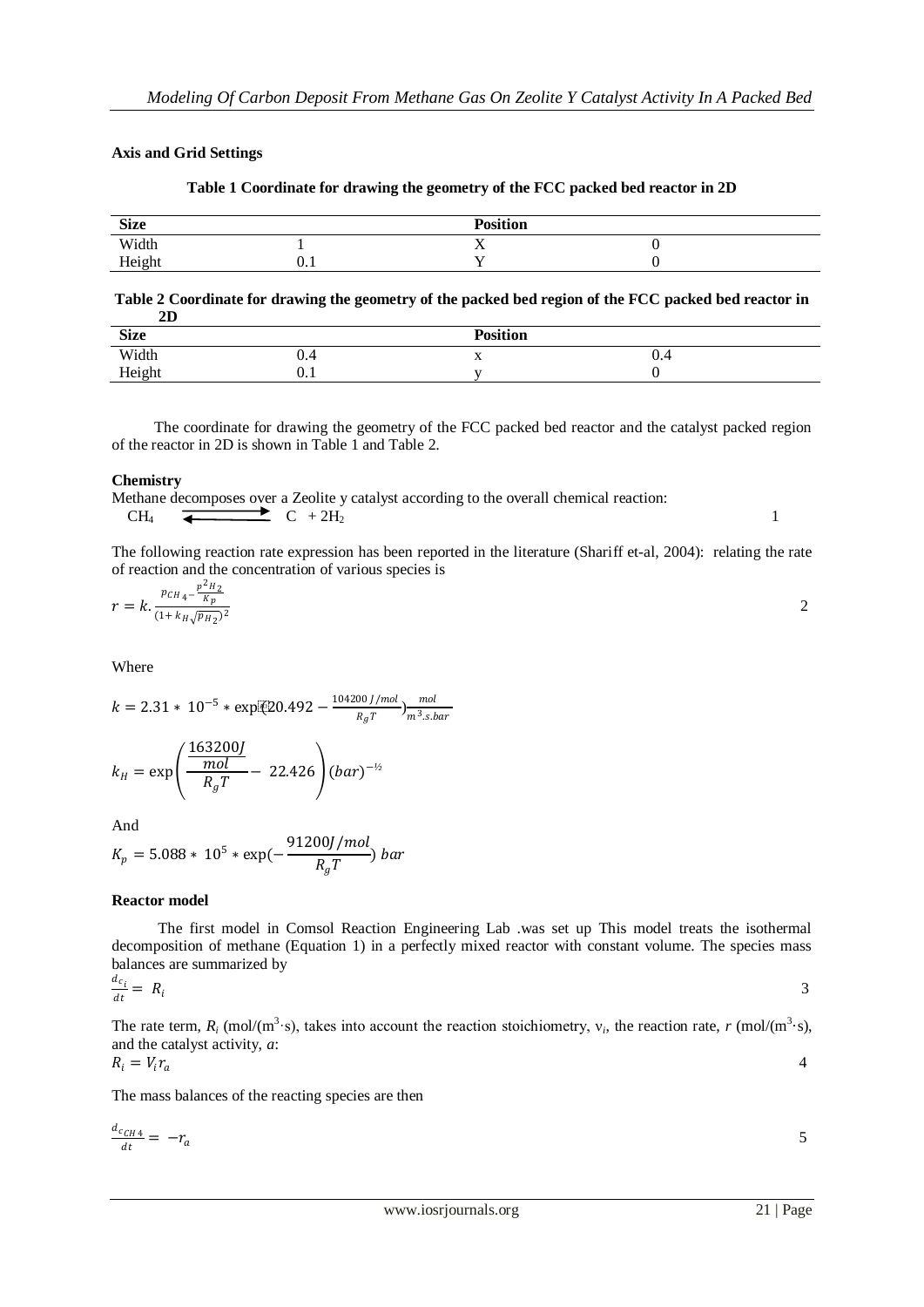$$
\frac{d_{c_c}}{dt} = r_a \tag{6}
$$
\n
$$
\frac{d_{c_H2}}{dt} = 2r_a \tag{7}
$$

The time dependence of the catalytic activity is expressed by the ODE

$$
p = R_g T(C_{CH4} + C_{H2})
$$
  
Where

$$
k_a = \exp\left(\frac{\frac{135600J}{mol}}{R_gT} - 32.007\right)(\frac{m^3}{mol})^3.s
$$

 Solving the mass balances provides the evolution of the species concentrations over time. The fact that carbon is in the solid phase is taken into account by removing its effect on gas phase physical properties. The pressure in the reactor is a function of only the methane and hydrogen concentrations:

$$
p = R_g T(C_{CH4} + C_{H2})
$$

 $\overline{dt}$ 

#### **Space- and time-dependent Model**

 The second model is solved in comsol multiphysics and takes both fluid flow and the chemical reaction into account.

The flow reactor is set up in 2D, as illustrated below:



Figure 4: A flow reactor is set up in 2D. Methane enters from the left and reacts in the porous catalytic bed

in the mid-section of the geometry.

Methane first flows through a free section of the reactor, and then encounters a porous catalytic bed where the decomposition reaction takes place.

#### **Momentum Balances**

The flow in the free channel section is described by the Navier-Stokes equations:  $211$ 

$$
\rho \frac{\partial U}{\partial t} + \nabla \cdot \left[ -\eta (\nabla u + (\nabla u)^T) + \rho I \right] = \rho(u, \nabla) u
$$
  

$$
\nabla \cdot u = 0
$$

Where p denotes density (kg/m<sup>3</sup>), **u** represents the velocity (m/s),  $\eta$  is the dynamic viscosity (Pa·s)), and *p* refers to the pressure (Pa). In the porous domain, the Brinkman equations govern the flow:

$$
\frac{\rho}{\varepsilon_p} \cdot \frac{\partial u}{\partial t} + \nabla \cdot \left[ \frac{\eta}{\varepsilon_p} (\nabla u + (\nabla u)^T + \rho I) \right] = -\frac{\eta}{k} u
$$

Where  $\mathcal{E}_p$  is the porosity and *k* denotes permeability (m<sup>2</sup>) of the porous medium. As shown in Equation 10 and 11, the momentum-balance equations are closely related. The term on the right-hand side of the Navier-Stokes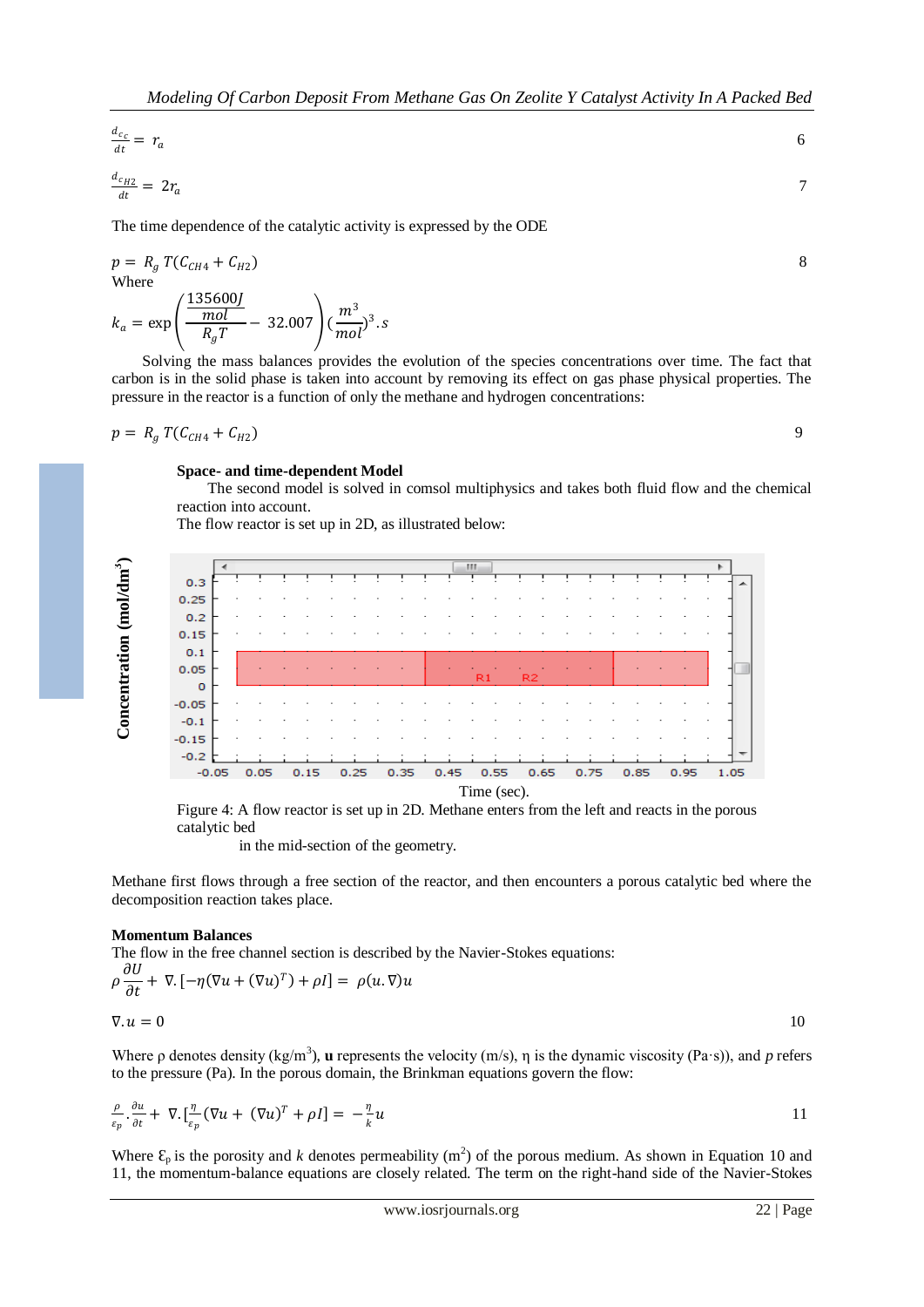formulation corresponds to momentum transported by convection in free flow. In the Brinkman formulation, this term is replaced by a contribution associated with the drag force experienced by the fluid as it flows through a porous medium. Comsol multiphysics automatically combine free and porous-media flow to solve the equations simultaneously.

The boundary conditions for the flow are:

$$
u \cdot n = u_o \t\t inlet
$$
  
\n
$$
u = 0 \t\t walk
$$
  
\n
$$
\rho = 0 \t\t outlet
$$

The boundary condition for the inlet condition shows where the fluid enters the packed bud reactor and all other point are walls.



Figure 3.5: The boundary condition for the inlet fluid.

U stand for the velocity (U0) at which the fluid enters the packed bed reactor. The boundary condition (U=0 for wall) shows that there is no flow through the walls. The boundary condition P=0 for outlet shows that the pressure of the gas is determined only at the outlet points. Mass transport in the reactor is described by the diffusion-convection equations:

$$
\frac{\partial c_i}{\partial t} + \nabla \cdot (-D_i \nabla c_i + c_i u) = R_i
$$

Where Di denotes the diffusion coefficient  $(m^2/s)$  and  $c_i$  is the species concentration (mol/m<sup>3</sup>). The term  $R_i$  $(mol/(m<sup>3</sup>·s))$  corresponds to the species' net reaction rates. In the free channel, the inlet conditions are equal to the inlet concentrations  $c = c_{in}$ 14

At the outlet, the convective flux condition is used.  $n. (-D\nabla c) = 0$  15

All other boundaries, the insulating or symmetry condition are used  $n. (-D\nabla c + cu) = 0$  16

#### **Balance for void fraction**

 The void fraction of the catalytic bed decreases as carbon is deposited. This, in turn, affects the flow through the reactor. A balance for the void fraction, or porosity, of the bed is given by (Comsol, 2008):

$$
\frac{d\varepsilon}{dt} = -\frac{\varepsilon r}{M_c \rho_{soot}} \tag{17}
$$

 This equation can be implemented in the PDE, General Form application mode of comsol multiphysics, resulting in porosity distribution across the catalytic bed as a function of time. The initial porosity of the bed is taken to be  $\varepsilon = 0.4$  (Comsol, 2008). The porosity is related to the permeability of the porous domain by the expression (Borisova and Adler, 2005):

$$
k = k_o \left(\frac{\varepsilon}{\varepsilon_o}\right)^{3.55} \tag{18}
$$

In this way, the porosity balance couples the mass and momentum balances describing the reacting system.

#### **Properties of the fluid**

 The material properties of the fluid specified in Comsol (2008). For the reacting fluid and product is shown in Table 3.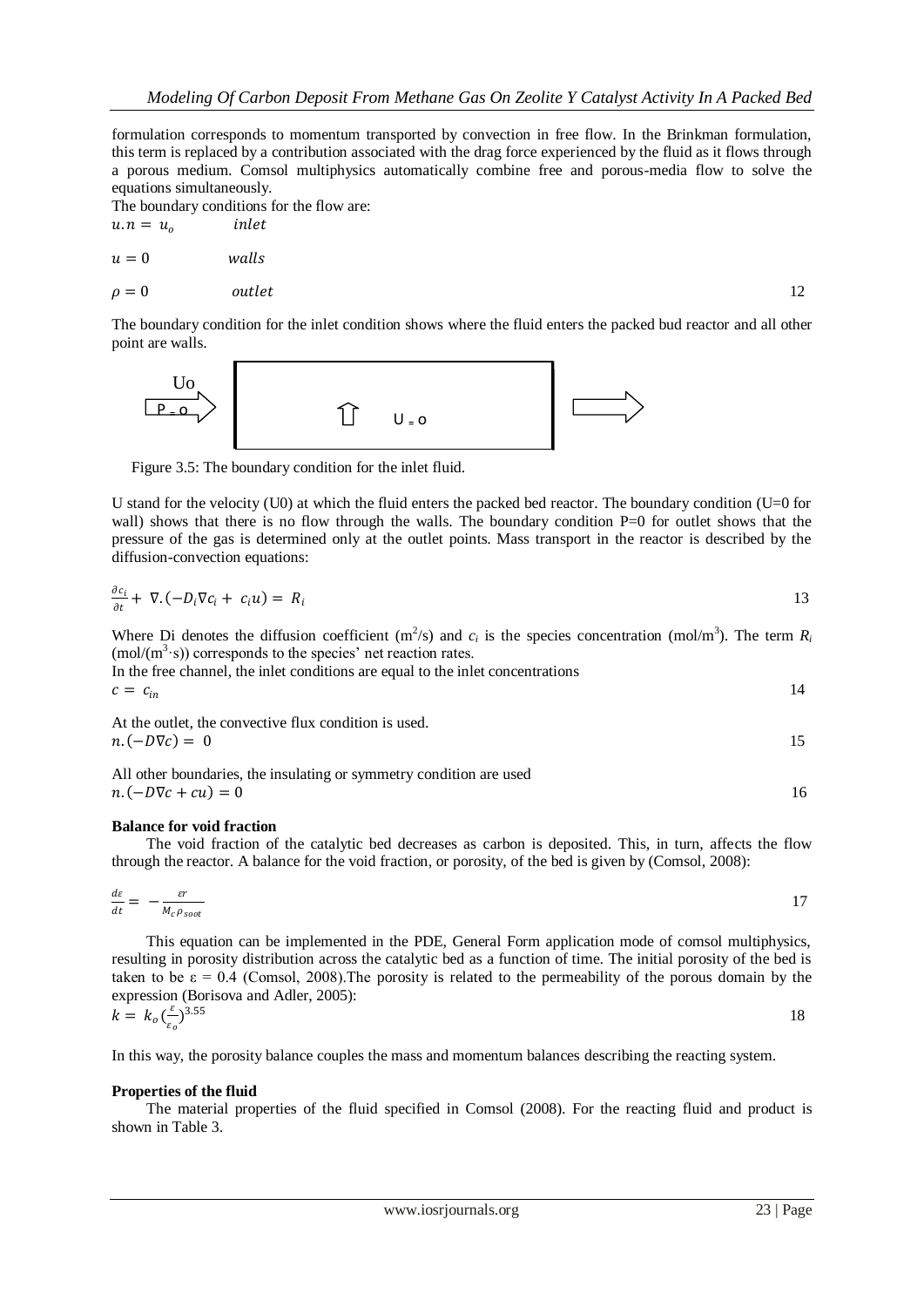| <b>Name</b>           | <b>Expression</b>                | <b>Description</b>                     |
|-----------------------|----------------------------------|----------------------------------------|
| $u$ <sub>in</sub>     | $0.667$ [mm/s]                   | Average inlet velocity                 |
| $c_C H_4$ in          | $50$ [mol/m^3]                   | Inlet concentration, CH <sub>4</sub>   |
| $c_H\sin$             | $0$ [mol/m^3]                    | Inlet concentration, $H_2$             |
| ρ                     | $1$ [kg/m^3]                     | Density, fluid                         |
|                       | $1e-5[Pa*s]$                     | Dynamic viscosity, fluid               |
| $_{\epsilon}^{\mu}$   | 0.47                             | Porosity of zeolite Y catalyst bed     |
| kappa                 | $1.39e-9[m^2]$                   | Permeability of clean zeolite Y        |
| $\rho$ _soot          | $4e3[kg/m^3]$                    | Density of soot deposits               |
| M C                   | 12.011[g/mol]                    | Molar weight of carbon                 |
| $D_CH_4$              | $1e-6\lceil m^2/5 \rceil$        | Diffusion coefficient, CH <sub>4</sub> |
| $D$ H <sub>2</sub>    | $4e-6\left[\frac{m}{2/s}\right]$ | Diffusion coefficient, $H_2$           |
| $k$ <sub>_eff</sub>   | 0.1                              | Effectiveness factor                   |
| $u_in$                | $0.667$ [mm/s]                   | Average inlet velocity                 |
| $c_C H_4$ in          | $50$ [mol/m^3]                   | Inlet concentration, CH <sub>4</sub>   |
| $c_H$ <sub>2</sub> in | $0$ [mol/m^3]                    | Inlet concentration, $H_2$             |
|                       | $1$ [kg/m^3]                     | Density, fluid                         |

| Table 3 The transport and kinetic properties specified in Comsol for the reacting Fluid and product. |
|------------------------------------------------------------------------------------------------------|
|------------------------------------------------------------------------------------------------------|

#### **Meshing**

 In this step, the computational domain is divided into small simple shapes (known as elements) to help solve the governing equations numerically. The initialize mesh created in comsol is shown in Figure 3.4



Figure 5: The Initialize mesh of the FCC packed bed reactor surface geometry.

The mesh statistics is given below:

#### **Table 4 Mesh statistics**

| <b>Mesh Statistics</b>      | <b>Values</b> |  |
|-----------------------------|---------------|--|
| Number of degree of freedom | 131860        |  |
| Number of mesh points       | 7306          |  |
| Number of elements          | 13580         |  |
| Number of boundary element  | 1130          |  |
| Number of vertex element    | 8             |  |
| Minimum element quality     | 0.7994        |  |
| Element area ratio          | 0.0090        |  |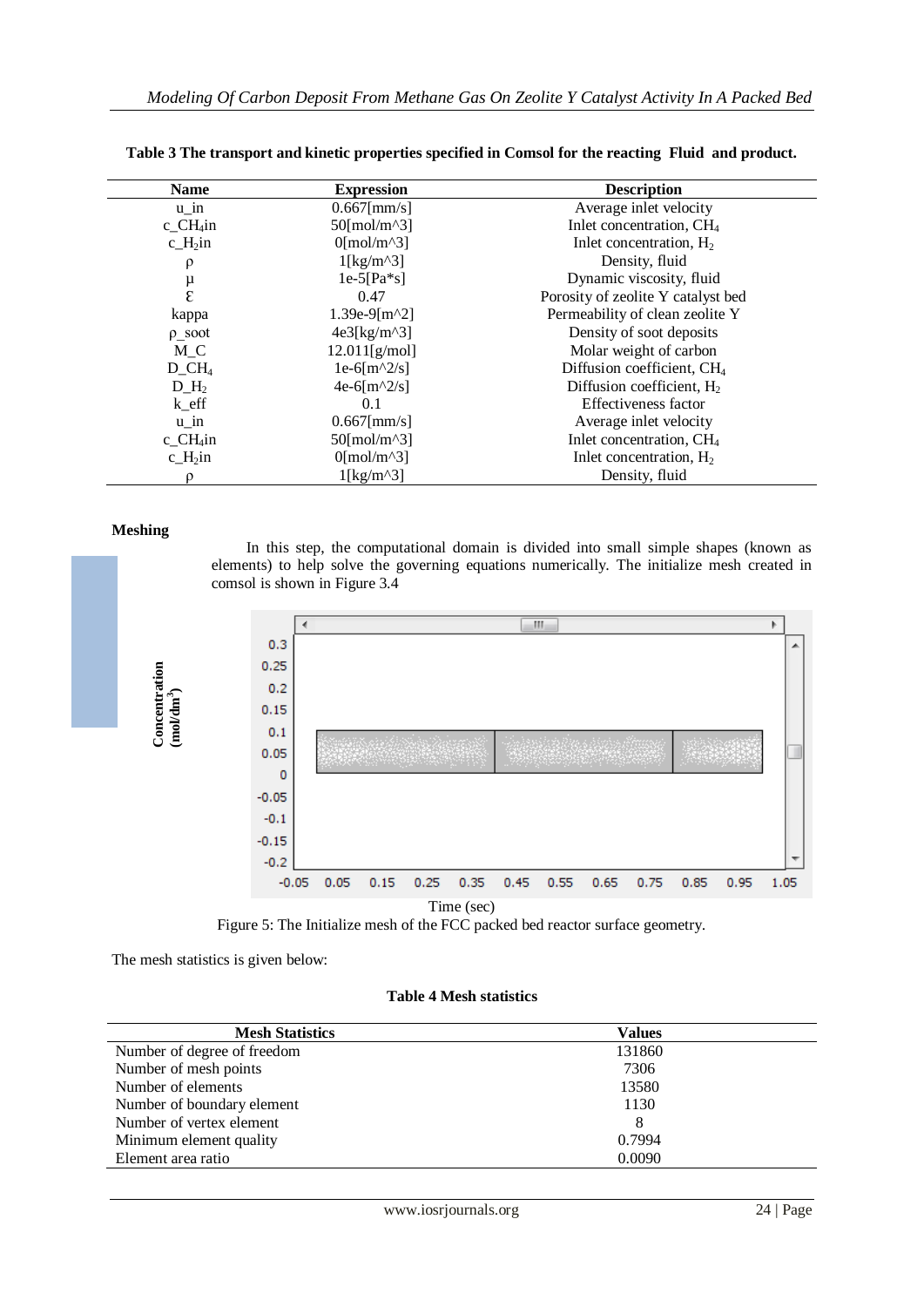### **Time step**

The time problem solved is transient type and hence a time interval of 1000 sec was specified at time interval of 1 sec interval was also specified in comsol.

### **Solver**

Comsol use the Boundary Difference Formula (BDF) to solve the set of algebraic equations obtained from the original partial differential equations in the processing stage where there are a number of different solvers available. Comsol set the minimum and maximum BDF order to 1 and 5 respectively. Elimination was selected in the constraint standing order while Automatic was selected in the Null-space function.

### **Tolerance**

In order to control the error in the calculated solution, relative and absolute tolerance of 0.01 and 0.001 were specified in Comsol.

#### **Processing**

The governing partial differential equations are transformed into a system of algebraic equations and the unknown values (concentration) were determined.

#### **Post processing**

This step involves visualizing the solution obtained at the processing where the concentration in mol/mm<sup>3</sup> was specified for each parametric study of methane, hydrogen and carbon deposited. The type of plot selected in the plot parameter is the surface plot.

#### **Numerical methods**

All the governing equations were numerically solved in comsol multiphysics (version 3.5) using a stationary solver with a direct (UMFPACK) linear solver system. The residual convergence was limited to 10<sup>-6</sup> for all variables. Grid independence was achieved at 57 000 finite elements (Figure 4), after which the change in the maximum temperature was less than 0.1%, change in maximum velocity was less than 1%, concentration was less than 0.1%.

# **Results**

# **III. Result And Discussion**

The results of the computational fluid dynamics of transport and reaction on the active surface of Zeolite Y catalyst in an FCC riser are shown below:



Figure 6: The concentration transients of methane decomposition over a zeolite Y catalyst.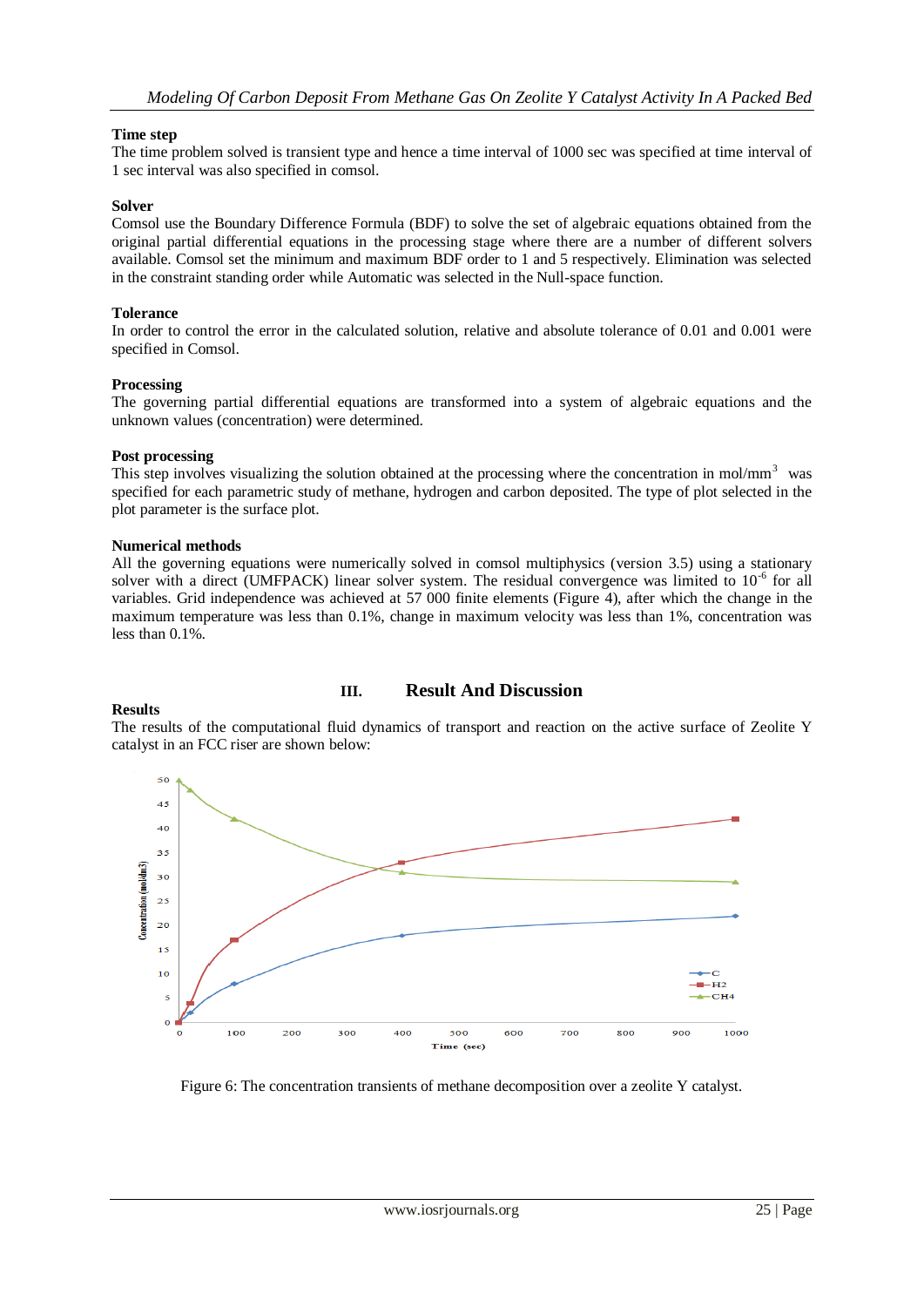



Figure 8: Catalyst activity drops off as carbon deposits at the catalyst surface.



Figure 9: Concentration transients of methane, hydrogen, and deposited carbon with no deactivation present (solid lines) and with deactivation taken into account (dashed lines).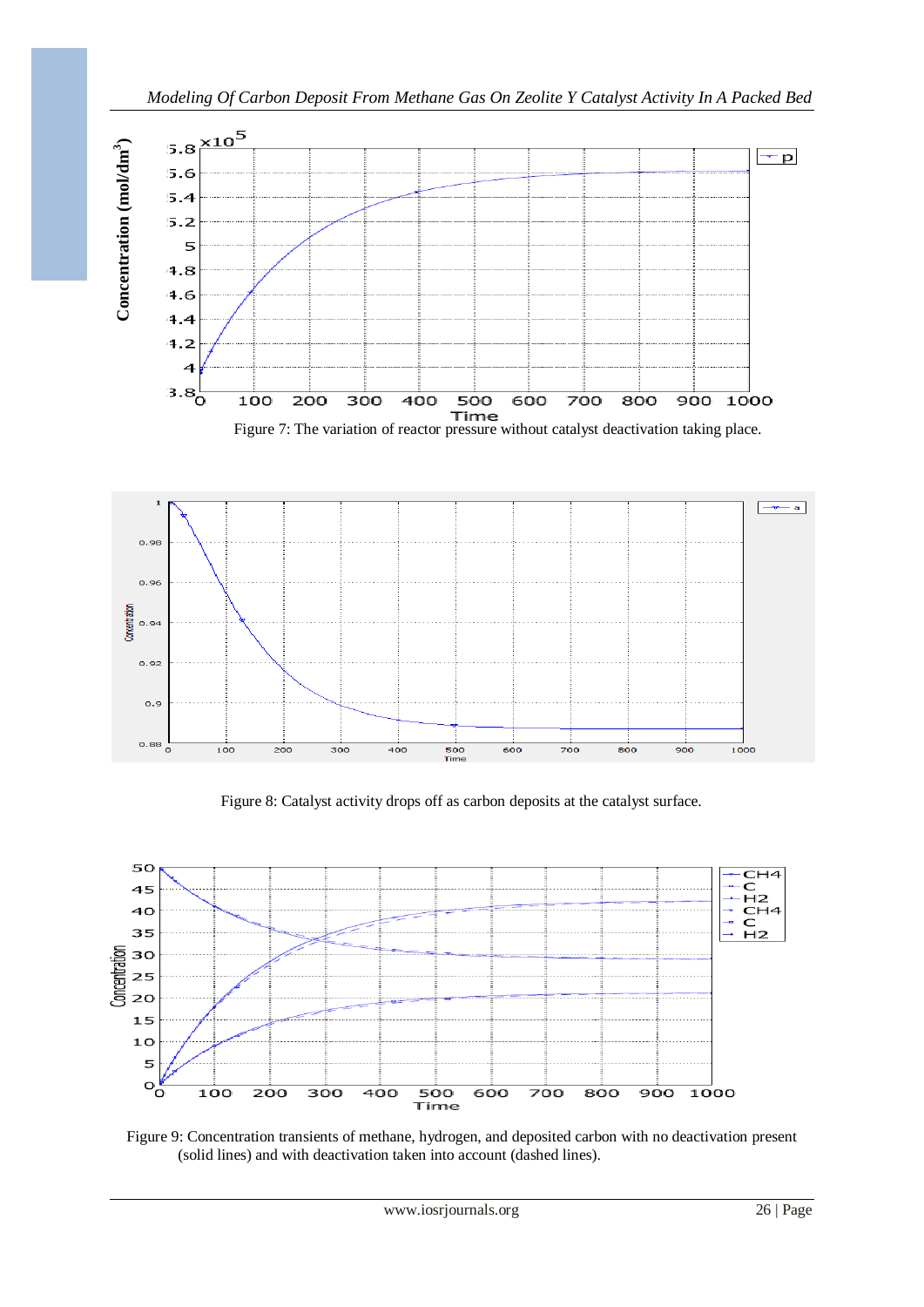

 $x$  – coordinate  $(m)$ Figure 11: The variation of gas velocity along the reactor centerline.

 $0.5$ 

 $0.6$ 

 $0.7$ 

 $0.8$ 

 $0.9$ 

 $\overline{\mathbf{1}}$ 

 $-0.1$ 

 $-0.2$ 

 $-0.3$ 

 $-0.4$ 

 $\overline{\mathbf{o}}$ 

 $0.1$ 

 $0.2$ 

 $0.3$ 

 $0.4$ 



Figure 12: Methane and hydrogen concentrations as a function of the bed position.

 $0.4$ 

 $0.3$ 

 $0.2$ 

 $0.1$ 

 $M$ <sub>0</sub><br>Min: 0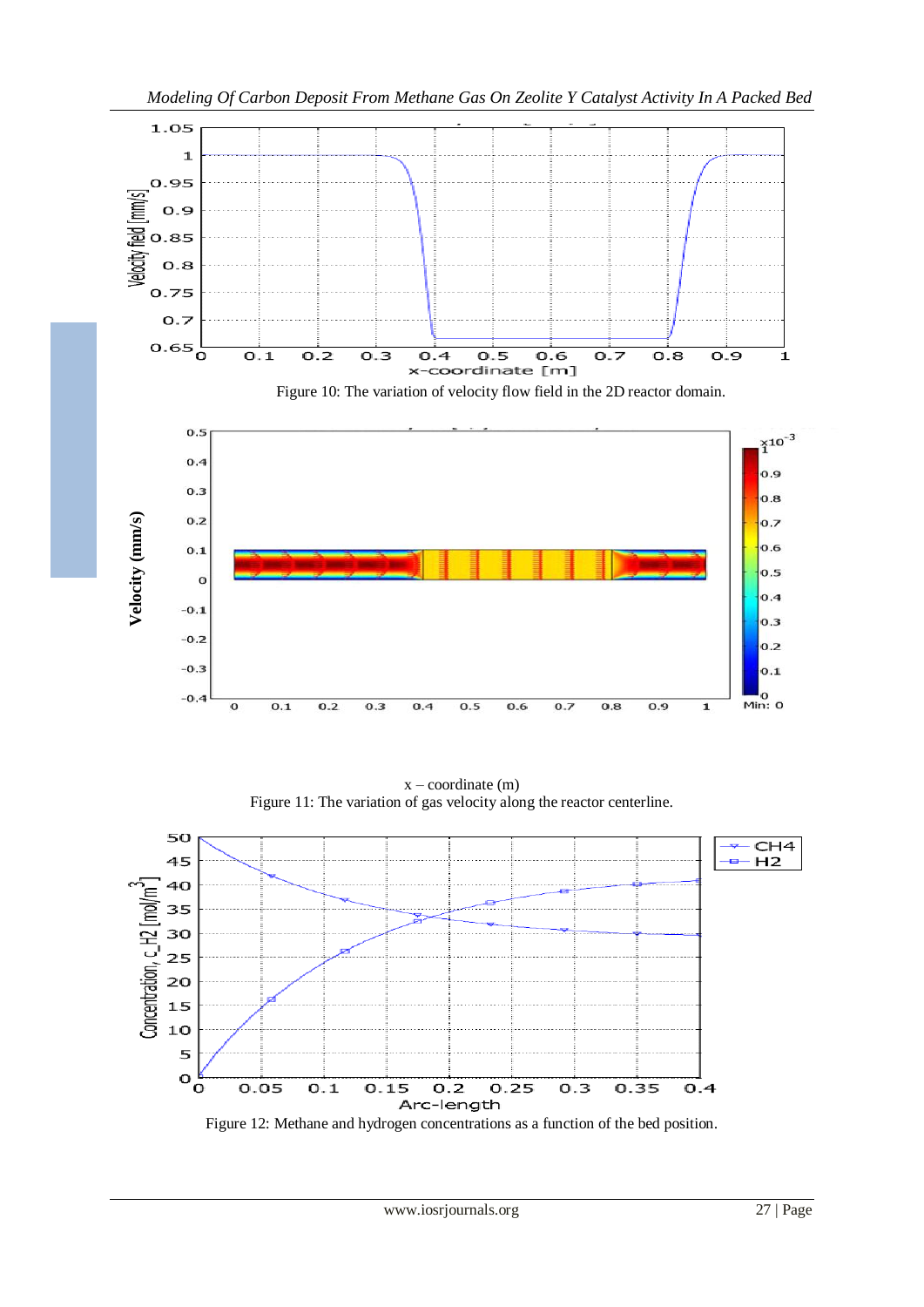

Figure 13: Permeability of packed catalytic bed as the decomposition of methane proceeds for 1,000s. Then time interval between each line is 1.



Figure 14: Distribution of pressure as a non reacting gas passes a clean catalyst be Pressure distribution across the 2D reactor domain.

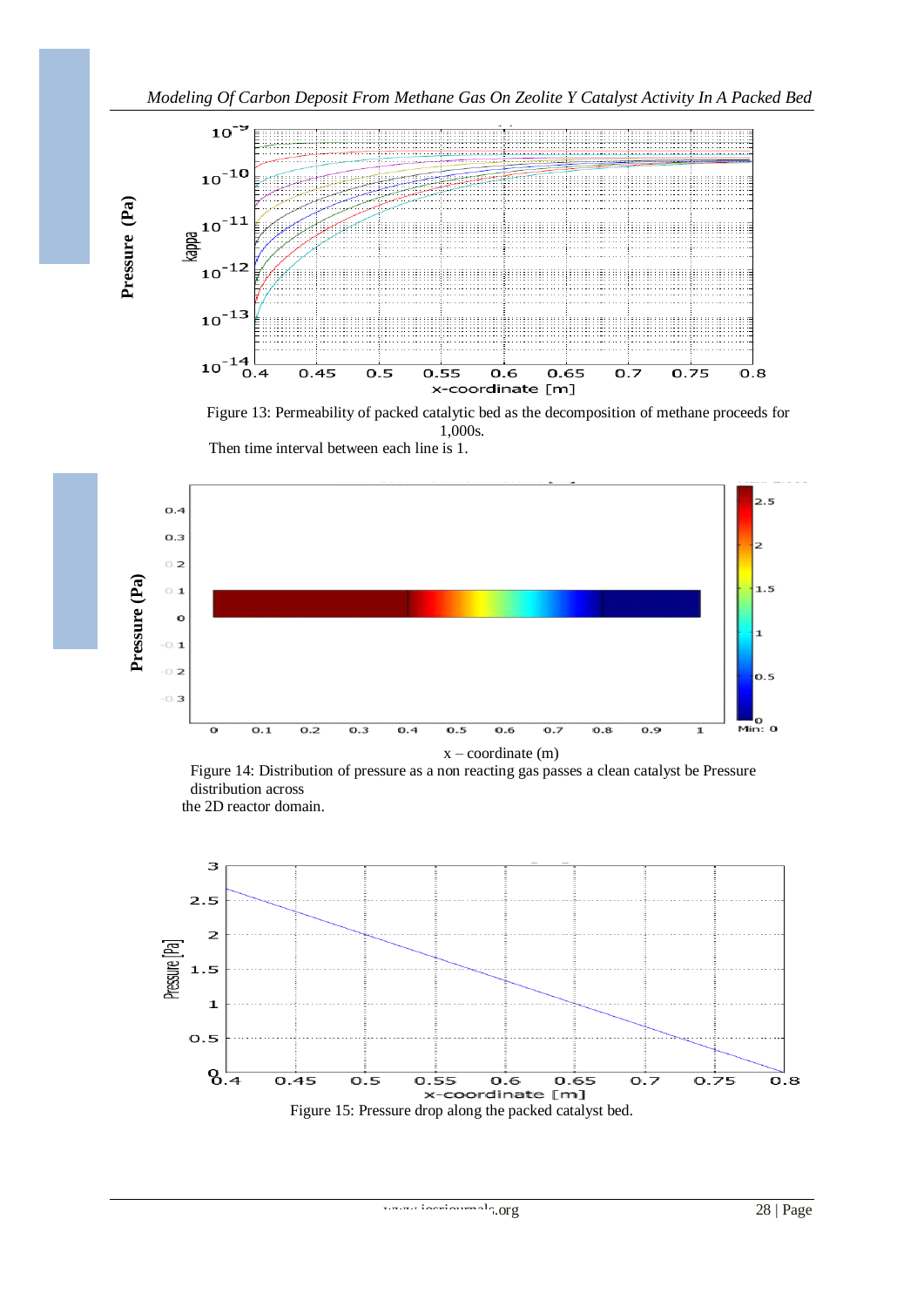





Figure 17: Distribution of pressure when methane decomposition has been allowed to occur for 1000 s (Pressure drop along the packed catalyst bed).





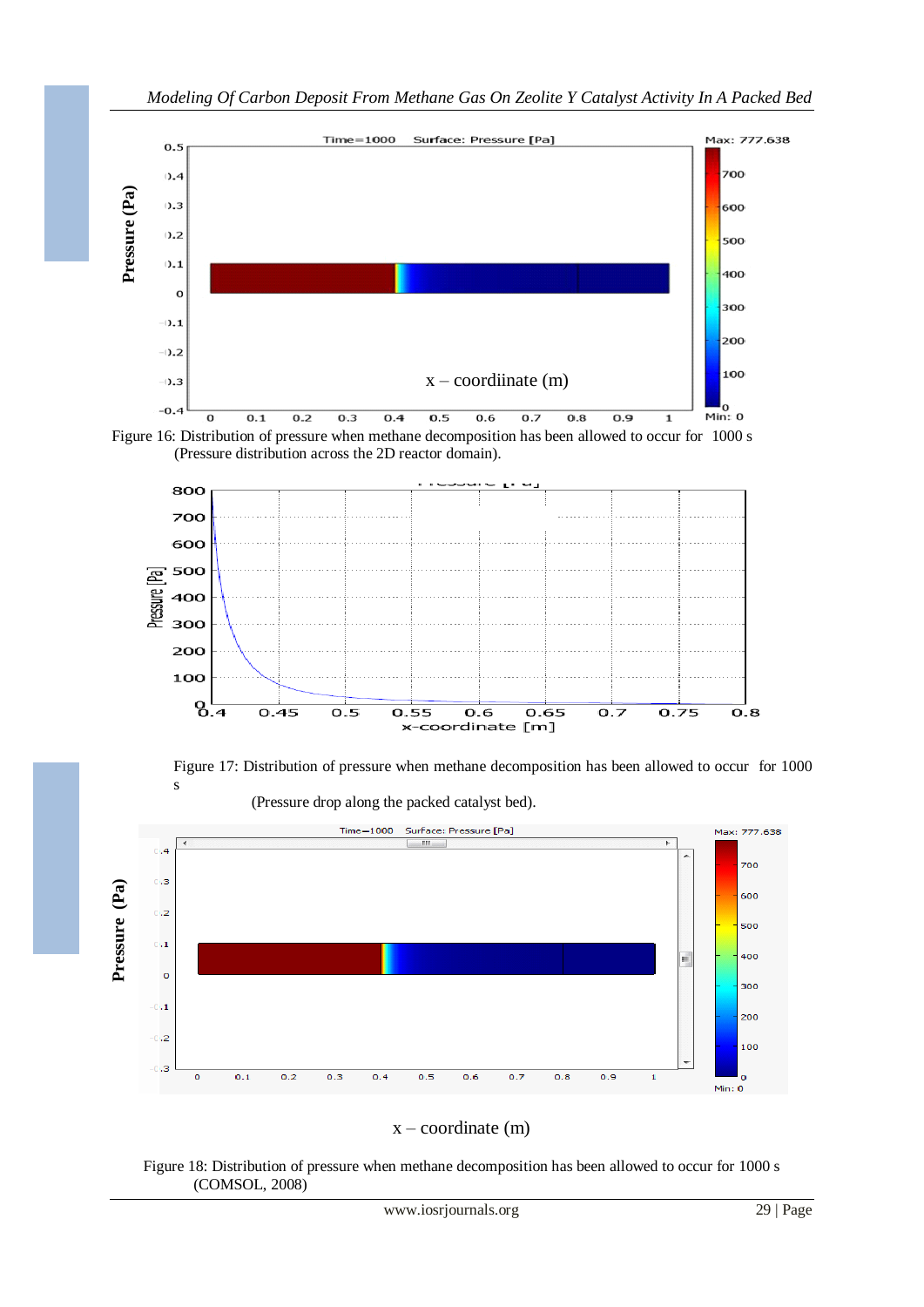### **Discussion of Results**

 Figure 6 shows the concentration profile of methane decomposition over a zeoelite Y catalyst the plot shows that as the time of methane decomposition increase from 0 to 1000 s, the concentration of carbon and hydrogen formed increase from 0 to 42 mol/dm<sup>3</sup>. For hydrogen and carbon increase from 0 to 21mol/dm<sup>3</sup> this shows that the formation of hydrogen is faster than that of carbon. Figure 4.1 also shows that as a reaction time increase from 0 to 1000 s the methane concentration decrease from 50 to 29 mol/dm<sup>3</sup>. This shows that methane decomposition take place in the reactor. Also from Figure 6 the carbon deposition on catalyst is faster from time 0 to 400 s above 500 s carbon deposition is lower.

 Figure 7 shows the pressure of the gas entering the reactor before the deposition of the catalyst. The pressure increase from 0 to 1000 s as the pressure increase from 3.6 E-5 pa to 5.6 E-5 pa. Figure 7 also shows that the pressure increase was faster from period of 0 to 500 s but slower from time interval of 100 to 1000 s

 Figure 8 shows the variation the catalyst activity with respect to time Figure 8 shows that the catalyst activity drop off as carbon deposit at the catalyst surface this shows that the catalyst deposit affect the performance of the catalyst.

 Figure 9 shows the concentration transients of methane hydrogen with catalyst deactivation included in the model and when catalyst deactivation was not included in the model. The dashed line shows when catalyst deactivation was taken into an account and solid line shows when catalyst deactivation was not taken into an account. Figure 9 shows that the concentration of carbon and hydrogen formed is less when catalyst deactivation is taken into an account compare to when catalyst deactivation was taken into an account. It can be deduce from the above discussion that carbon deposit on the catalyst affect the performance of the catalyst.

 The following results concern a space- and time-dependent model simulated in comsolmultiphysics. Methane decomposition occurs in a porous region where solid catalyst particles are packed. Figures 10 and 11 show the velocity field across the reactor prior to carbon deposition. The 2D plot in Figure 10 shows that the velocity profile is parabolic in the free channel sections and close to constant in the porous domain. The line plot in Figure 11 shows the velocity along the reactor centerline.

 Reactions take place in the packed catalytic bed located in the reactor mid section. Figure 12 shows the concentration profiles along the centerline of the bed. The methane and hydrogen concentrations are equal approximately 0.18 m into the bed. Figures 10 and 11 show that the velocity in the bed is about 0.67 mm/s, corresponding to a residence time of 270 s. This result agrees with the findings from the reactor simulation, shown in Figures 6 and 7. Now, consider the effects as methane is constantly supplied to the reactor for 1000 seconds. The initial permeability is a constant  $1.39 \cdot 10^{-9}$  m<sup>2</sup> across the bed. The permeability at the front end of the bed changes by four orders of magnitude during the first 1000 s of carbon deposition. As carbon deposits in the reacting bed, the pressure distribution across the reactor is affected. Figures 14 and 15 shows small, linear pressure drop as unreacting gas passes through a clean catalyst bed. Figures 16, 17 and 18 show the pressure distribution across the reactor after methane decomposition has occurred for 1000 s. The pressure drop is notably greater and occurs across the first 10 cm of the bed.

Comsol also carried out similar work on methane decomposition on  $Ni/Al<sub>2</sub>O<sub>3</sub>$  catalyst which motivated this work to see the effect of carbon deposition on a different catalyst. The catalyst considered in this work is Zeolite Y catalyst. The result obtained in this work was also compared to that obtained in literature (Sharif, et al 2008) and the two results are in agreement.

# **IV. Conclusion**

 This research work demonstrate the use of computational fluid dynamic (CFD) to examine the effects of carbon deposit on fluid catalytic cracking (FCC) catalysts and the effects of the fluid flow in fluid catalytic cracking FCC reactor. Reaction was carried out in the packed catalytic bed located in the reactor'smid section with methane and hydrogen of equal concentrations of 0.18m in bed. Methane decomposition occurs in a porous region where solid catalyst particles are packed. Carbon was deposited on Zeolite Y catalyst due to decomposition of methane to carbon hydrogen in a packed bed FCC reactor. There was a moderate drop in activity of the Zeolite Y catalyst leading to a largely unaffected overall process for decomposition of methane to carbon hydrogen in a packed bed FCC reactor. The permeability at the front end of the bed changes by four orders of magnitude during the first 1000 s of carbon deposition.

#### **Acknowledgements**

 From him (Allah) we come and to him we shall return (Allah). I believe in him, I worship him, I magnify his position, I glorify his name, I bear withness that there is no diety worthy of worship except him and that prophet Mohammad (PBUH) is his final messenger and I sincerely thank him for his unlimited strenght giving to me to overcome this challenge.